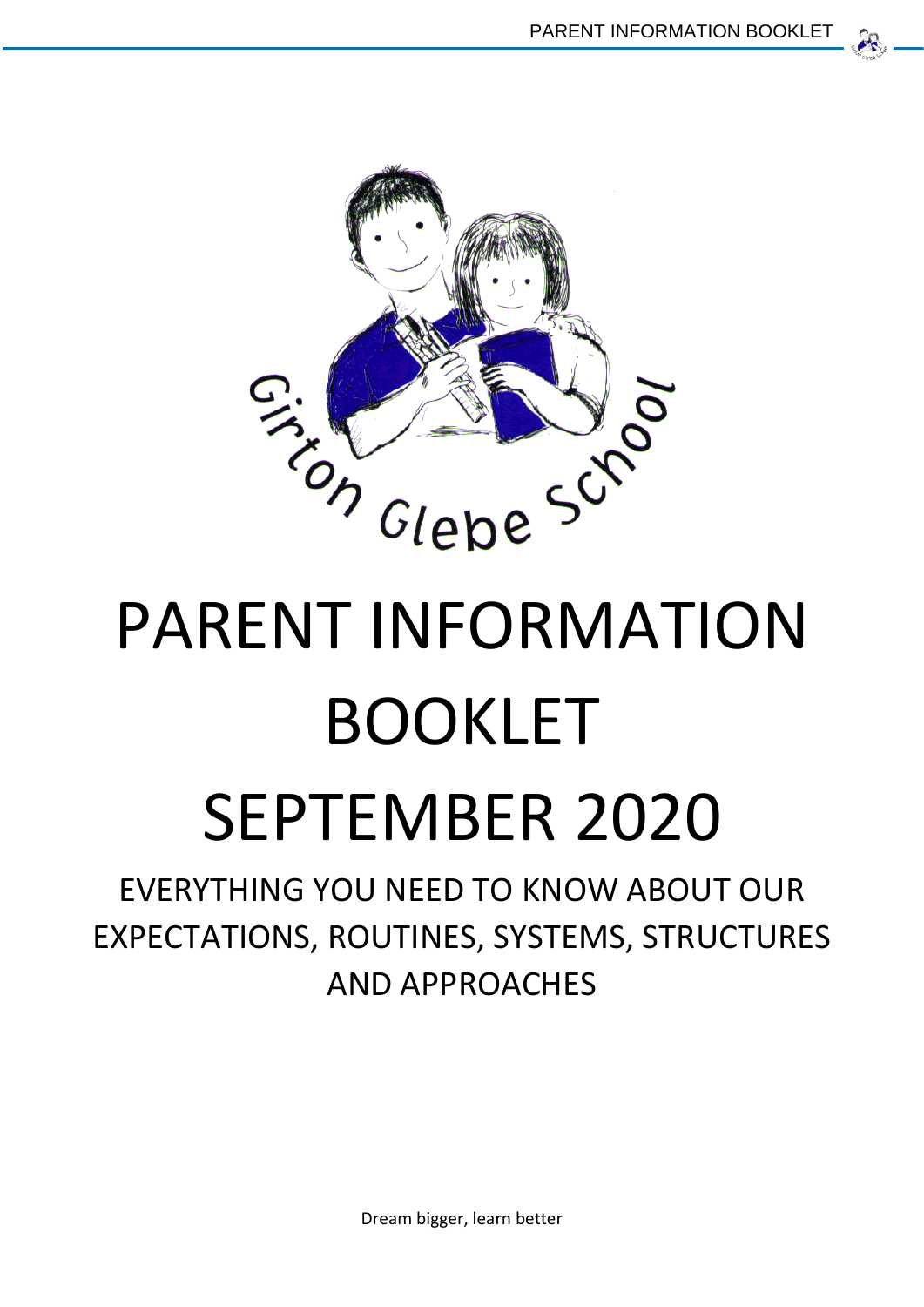

#### **DOCUMENT SUMMARY**

This document is intended for Girton Glebe families and children.

All policies and paperwork that underpin this document can be found on the school website. A copy of our Risk Assessment, which links specifically to our plans for returning to school amidst the Coronavirus pandemic, is also available online.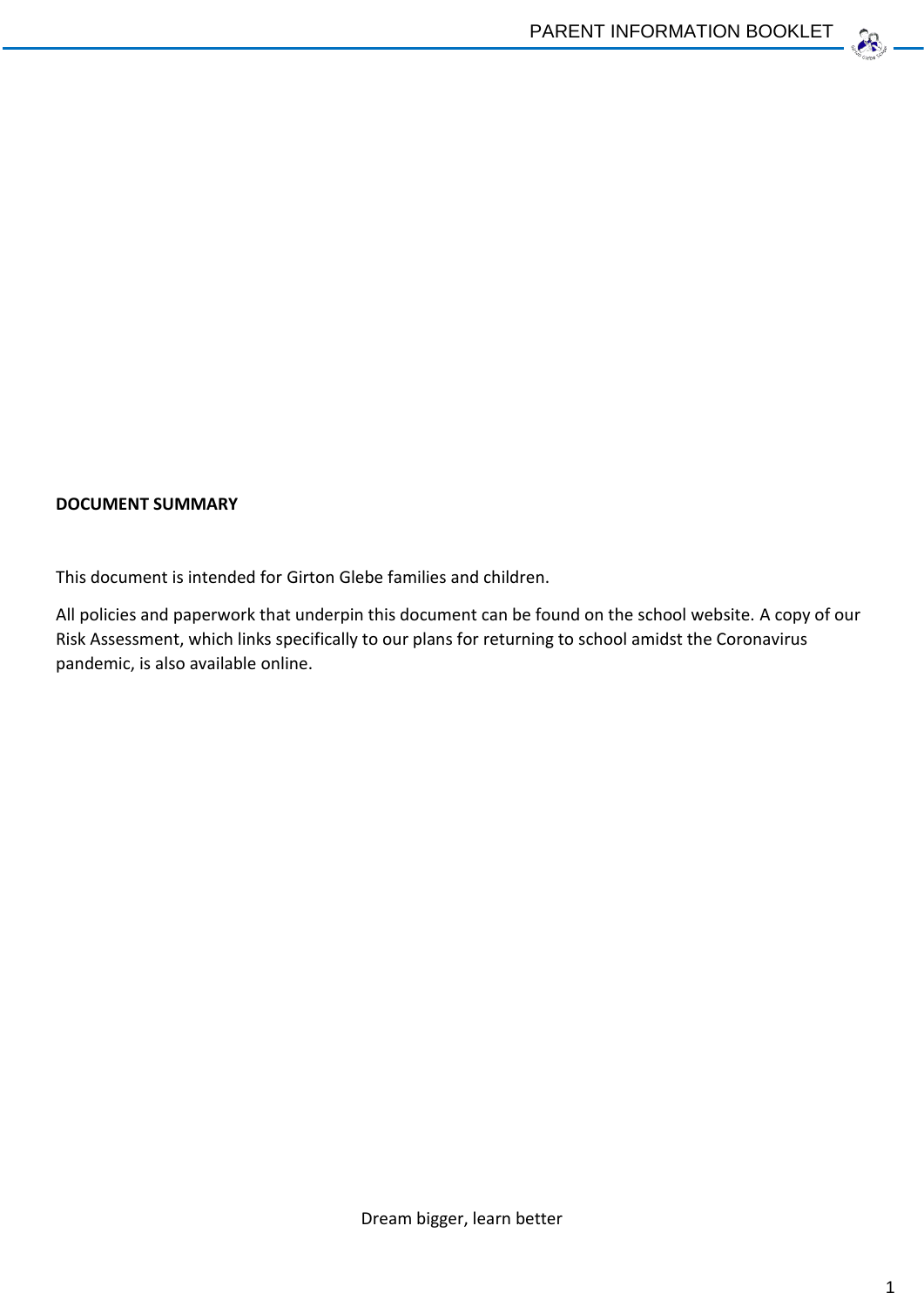$22$ 

#### **CONTENTS**

#### SYSTEMS AND ROUTINES

| Communication<br><b>Arrival and Departure</b><br>Illness, Symptoms and First Aid<br>Sanitising<br>Timetables<br>Home Learning                                                         | 4<br>6<br>7<br>9<br>10<br>11           |
|---------------------------------------------------------------------------------------------------------------------------------------------------------------------------------------|----------------------------------------|
| Remote Learning and Lockdown                                                                                                                                                          | 12                                     |
| <b>CULTURE AND EXPECTATIONS</b>                                                                                                                                                       |                                        |
| Uniform and Equipment<br><b>Classes and Social Distancing</b><br>Behaviour<br><b>Clubs and Opportunities</b><br>Packed Lunches, School Dinners and Snacks<br>Curriculum<br>Attendance | 13<br>14<br>15<br>16<br>17<br>18<br>19 |
| TEACHING, LEARNING AND ASSESSMENT                                                                                                                                                     |                                        |
| Interventions<br>Reading                                                                                                                                                              | 20<br>21                               |
| LEADERSHIP AND MANAGEMENT                                                                                                                                                             |                                        |
| Roles and Responsibilities                                                                                                                                                            | 22                                     |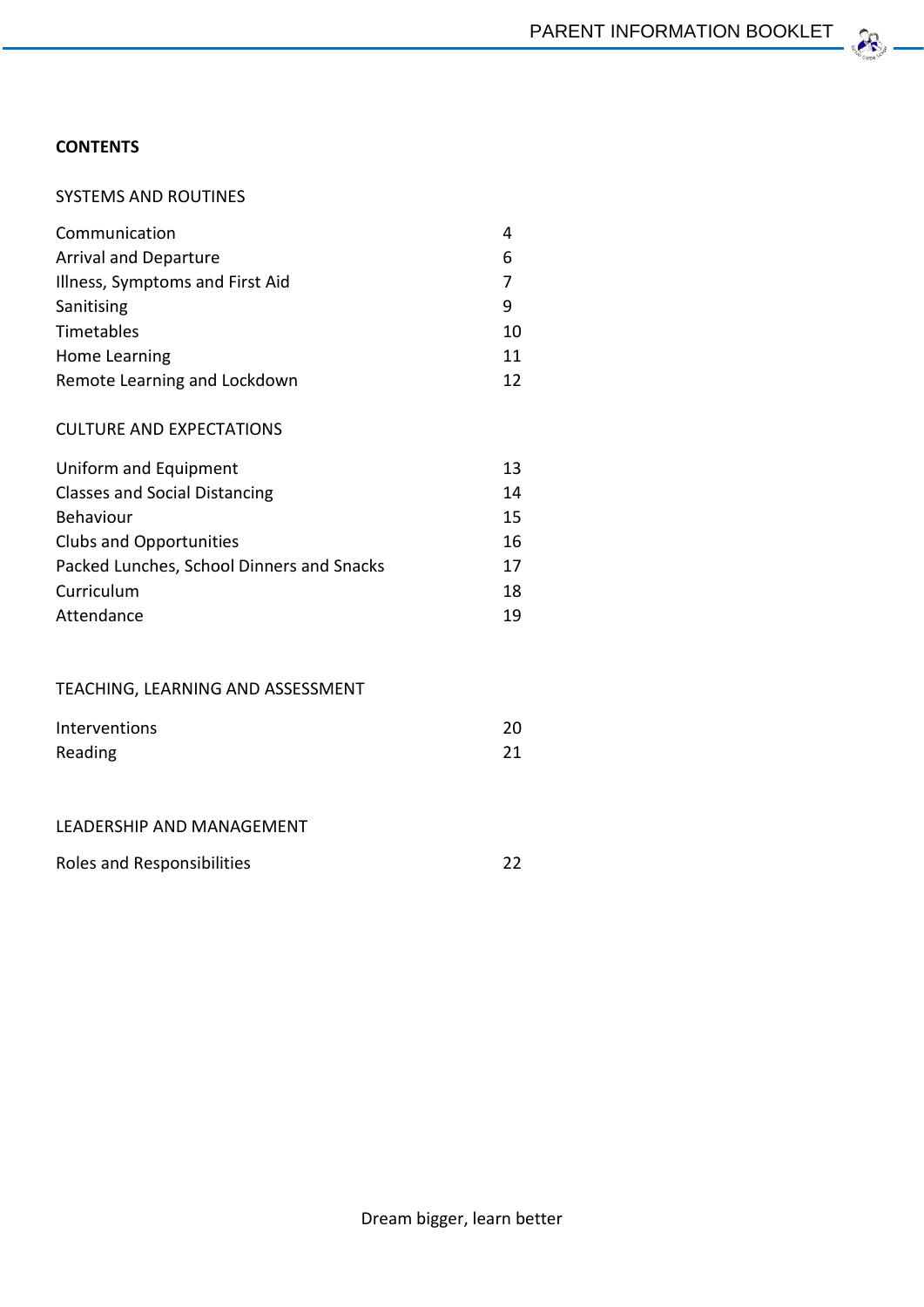

Ensuring consistency for all families and children to reduce the chances of key information being missed



We use this regularly to 'celebrate and inform'. We regularly post reminders and also link to all other correspondence that has been sent out on email etc… The main school [Twitter](https://twitter.com/stukeleymeadows?lang=en) is a must follow and there are also accounts linked to each year group as well as a host of others that may be of interest…

@FOGirtonGlebe Our P.T.A.

@GirtonGlebePS Main school account @SmartkidzPL Smartkidz After-school Club



We use this to email out the vast majority of letters, forms and other lengthy correspondence. It is crucial that all families have their emails linked to this. The system also allows families to make any necessary payments to the school.



#### **WEBSITE**

This features everything Girton-related! You will find details of the curriculum delivery, our school policies and end-of-year expectations for all pupils.



#### SCHOOL CALENDAR

Key dates can be found on the school website, via the list of dates circulated termly (also available for download online) and normally on the final page of the school newsletter.



**FWSI FTTFR** 

Our fortnightly newsletter, circulated every other Friday, contains updates and information about life at Girton Glebe. Please keep your eyes peeled for this. Copies are also available to download via the school website.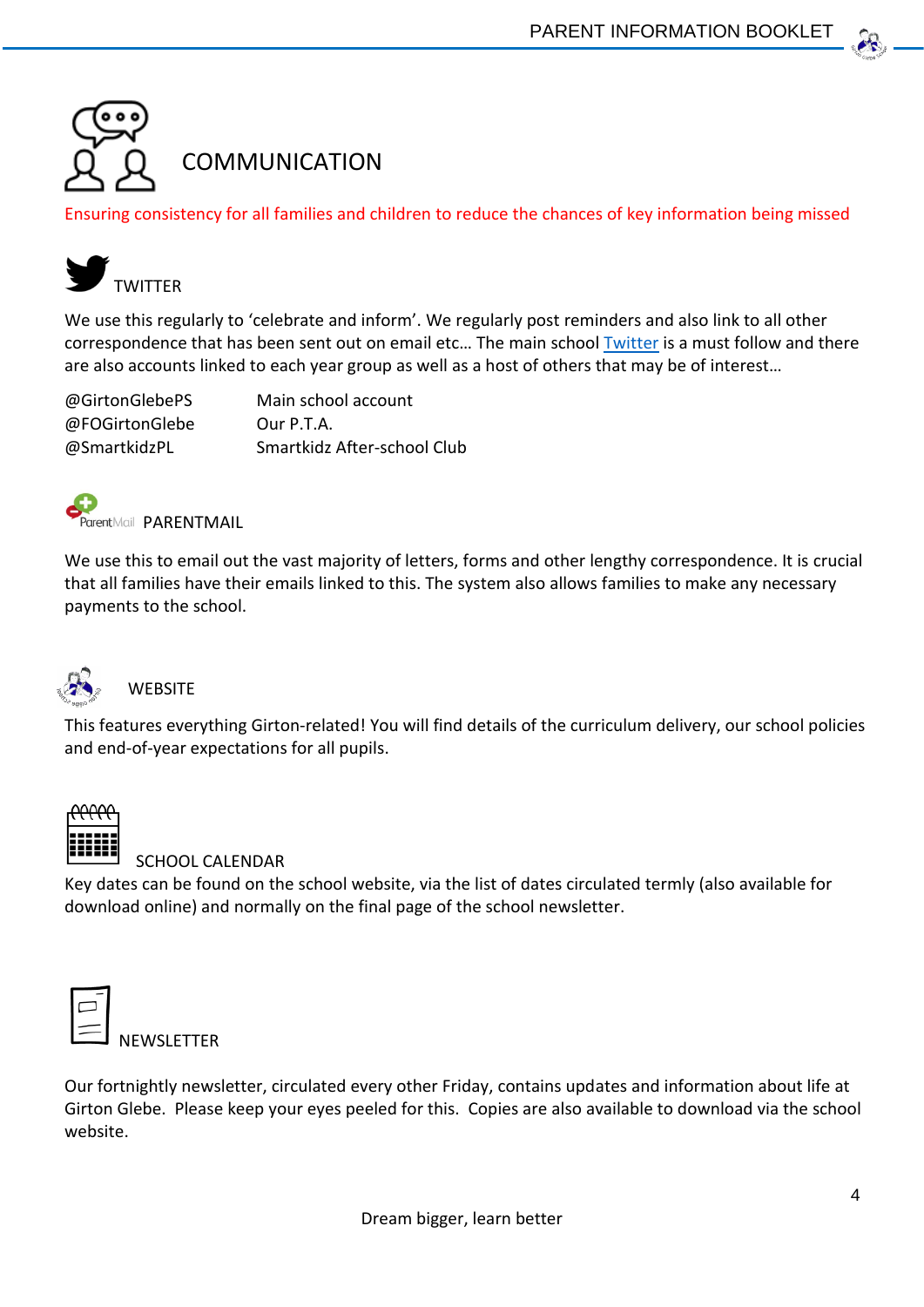

These will be conducted remotely where possible – typically over the phone.

#### **Any meetings need to be arranged via email or by phoning the school office.**



.

THE SCHOOL OFFICE

The school office is not currently open to parents, carers and visitors unless prior appointments have been made. If you wish to contact the office, please either email [\(office@girtonglebe.cambs.sch.uk\)](mailto:office@girtonglebe.cambs.sch.uk) or phone (01223 276484) and a member of our team will respond to your queries.

Note that the office will not be staffed between 0830 – 1230 on Thursday and 1230 – 1530 on Friday. During this period, emails will still be received but telephone calls will go to our answerphone service.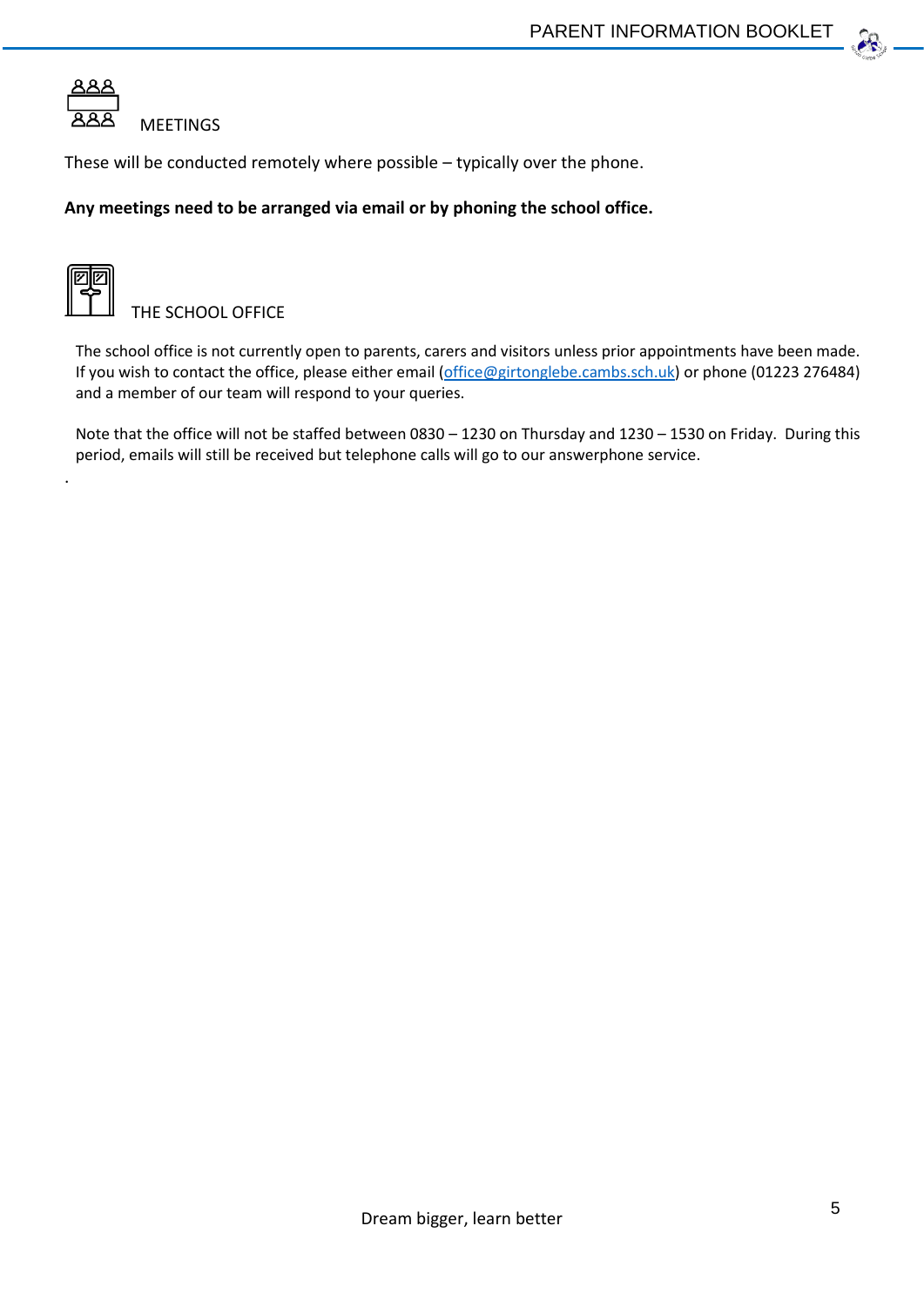

#### ARRIVAL AND DEPARTURE

Bringing all children onto the school site safely and efficiently

We have staggered the start/finish times of the day for each year group.

The following table shows the day timings for each year group.

| <b>Year Group</b> | <b>Class Name</b> | <b>Start</b> | <b>Finish</b> | <b>Access Point</b> |
|-------------------|-------------------|--------------|---------------|---------------------|
| <b>EYFS</b>       | Ash               | 0850         | 1510          | Hall                |
| Year 1            | Maple             | 0910         | 1500          | Green gate          |
| Year 2            | <b>Birch</b>      | 0900         | 1450          | Wooden Gate         |
| Year 3            | Lime              | 0855         | 1510          | Wooden gate         |
| Year 4            | Cherry            | 0855         | 1510          | Green gate          |
| Year $5/6$        | Willow            | 0850         | 1520          | Green gate          |
| Year 6            | Oak               | 0850         | 1520          | Wooden gate         |

#### **The key pointers for school drop-off are…**

- a) As few family members as possible should attend drop-off/pick-up.
- b) Families will only be allowed on site for collection at the end of the day. Parents and carers will be invited on to school grounds by a member of the leadership team at the allotted time only.
- c) Children MUST be on time to school arriving outside of the given window will not be possible without significant delays to procedures.
- d) Social-distancing at the entrance/exits will be essential. We will demarcate all areas as such. Please respect the measures in place.
- e) Families must not use the school gates as an area for social gatherings and long chats. It will be a case of saying goodbye to your child at the gate and then moving swiftly on.

Once children are on site, staff will focus on getting hands sanitised and the children into their classrooms as swiftly as possible.

#### LATE ARRIVAL

If a family/child arrives late to school, they will need to go to the school office once all other pupil groups have accessed the site.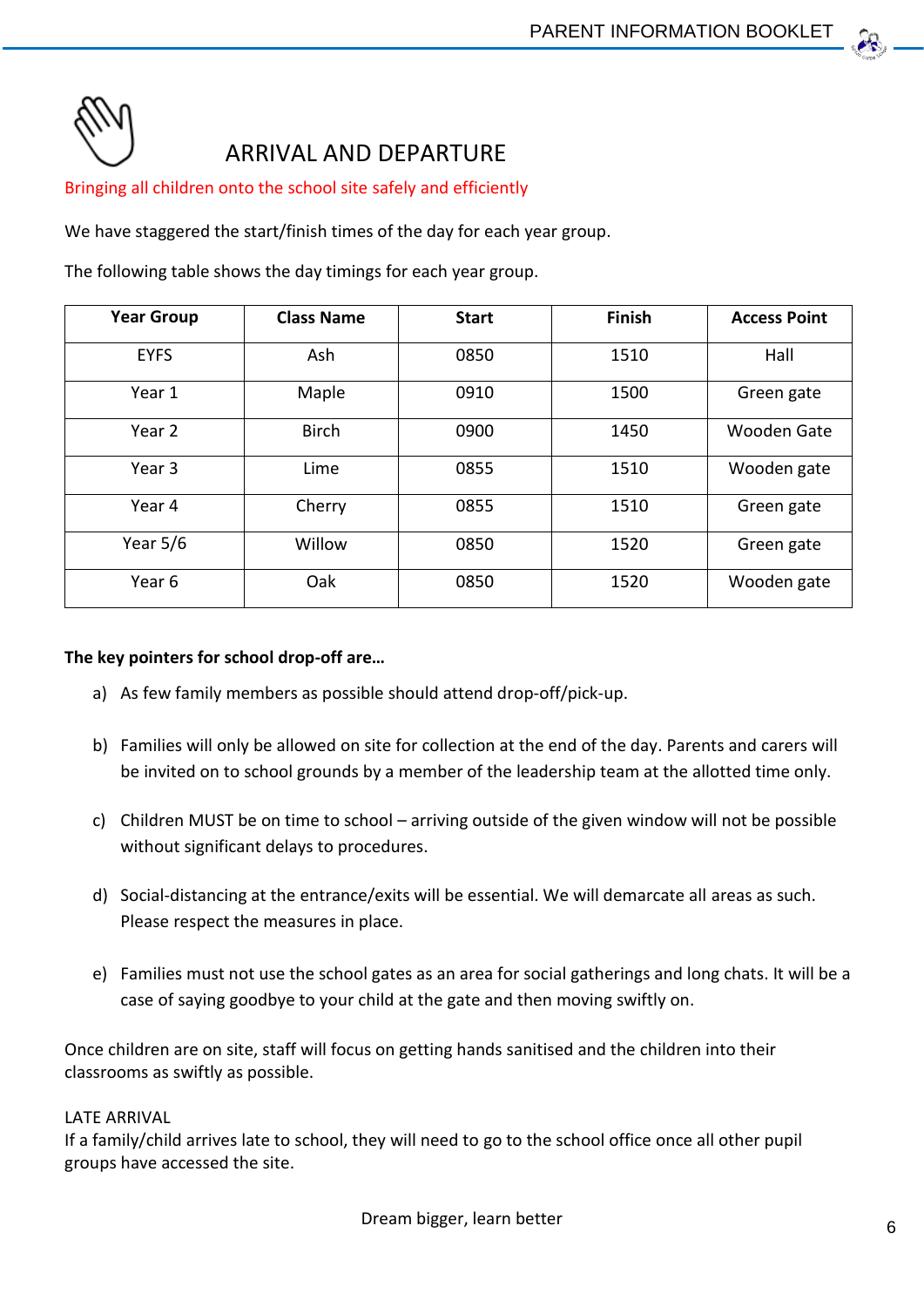

#### ILLNESS, SYMPTOMS AND FIRST AID

#### Working together to ensure that individuals and wider classes are cared for and feel safe.

#### **NON-COVID SYMPTOMS AT HOME OR SCHOOL**

Children (and staff) should only be coming to school if they are fit and able. Please let us know, as soon as possible, if your child will not be attending school and clearly state the reason. This is best done by leaving a voicemail/calling the school office. The usual rules apply for sickness bugs (typically 48 hours absence) etc…

As per usual, we will contact families immediately if a child becomes unwell in school.

#### **CORONAVIRUS SYMPTOMS IN SCHOOL**

If a child or member of staff develops symptoms of coronavirus, the individual concerned will need to leave the school site as immediately as possible and take a test (either by visiting a test centre or by requesting a home test kit). Results should then be shared with the school as soon as possible. All other children within the class will be able to continue to attend school as normal whilst the test is carried out and until the result is known.

#### **With this in mind, please ensure we have up-to-date emergency contact details for your family. Contact the school office immediately if those on file are incorrect.**

#### **CORONAVIRUS SYMPTOMS AT HOME**

If your child, a household member or a member of your support bubble develops any of the following symptoms, we would ask that you **notify the school immediately** and arrange a test by visiting <https://www.nhs.uk/ask-for-a-coronavirus-test> or by phoning 119.

- A high temperature
- A new and persistent cough
- A loss of, or change in, normal sense of taste or smell (anosmia)

#### **CONFIRMED CASES OF CORONAVIRUS IN SCHOOL**

If a child or staff member tests positive for coronavirus, they will need to self-isolate for at least ten days from the date when their symptoms appeared.

If the person has tested positive whilst not experiencing symptoms but then develop symptoms during the isolation period, they should restart the isolation period from the day they develop symptoms.

Other household members should self-isolate for fourteen days from when the symptomatic person first had symptoms and should continue this period of isolation even if they too have been tested and have received a negative test result.

The Health Protection Team of Public Health England then take the lead in carrying out a risk assessment to determine who else, if anyone, also needs to isolate.

The families of other children within the class will be notified of this situation and will be advised of any additional measures which are required. The individual will not be named.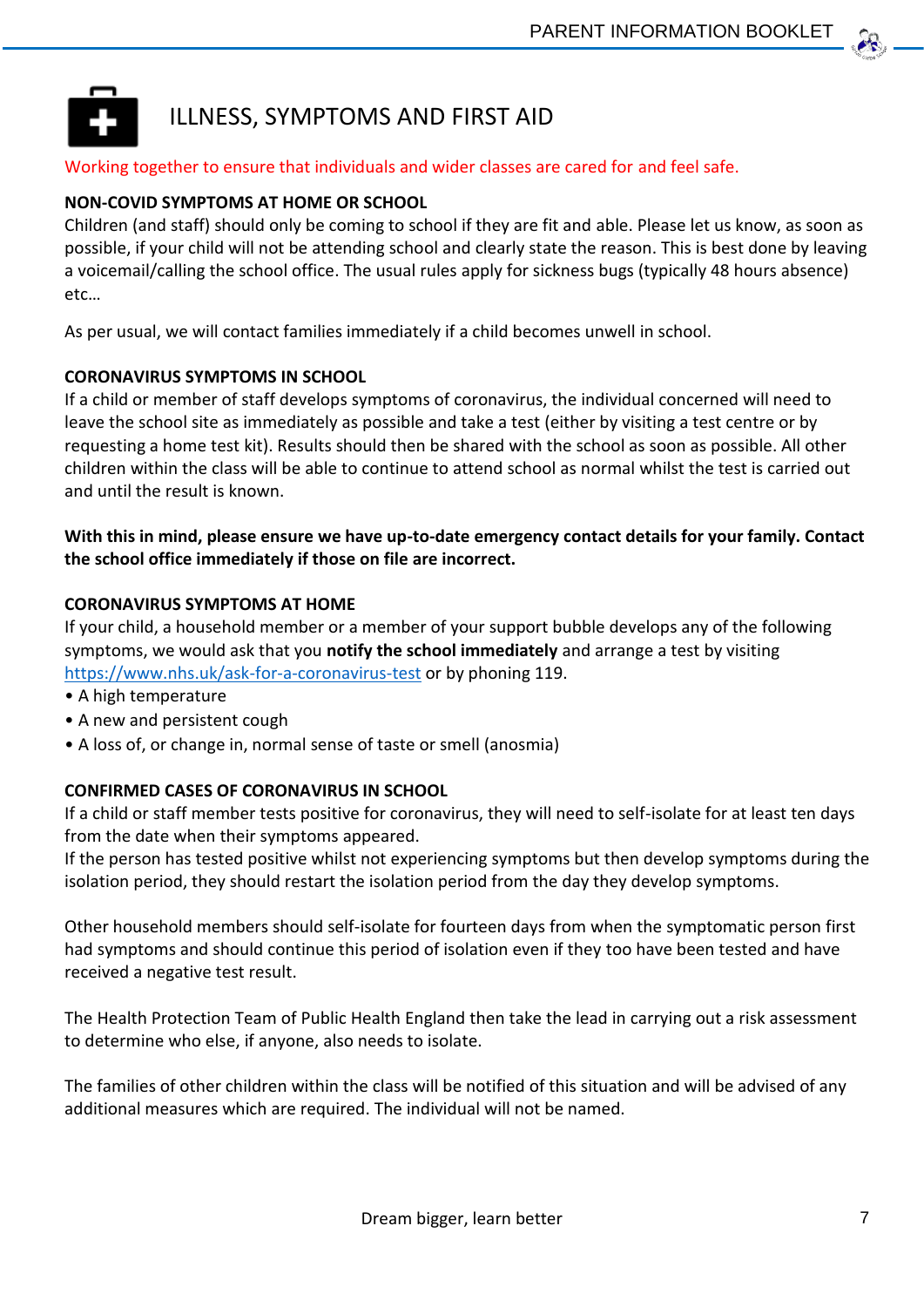#### **TEST AND TRACE PROCESS**

We will liaise fully with the NHS Test & Trace process and will work closely with the local Health Protection Team of Public Health England and the Local Authority to ensure that any confirmed cases are reported without delay.

#### **IMPLICATIONS FOR CHILDREN ISOLATING AT HOME**

A later section explores what will happen if one child, a whole class or the entire school need to spend an extended time at home. Remote learning will be re-established from this point on.

#### **MEDICATION**

Families with children who have medication for asthma, allergies or other conditions with a 'protocol' in place (that the school are aware of) need to ensure that this has been handed to the school office. It is families' responsibility to ensure that the medication is in date.

If children need any other form of regular medication, families will need to complete a form (available from the school office). Administration of medication will need to be agreed by school leaders.

Families will need to email both the school office and the class teacher if they have given their child any medication (e.g. Calpol) before they come to the school and explain the reasons behind this.

#### **FIRST AID IMPLICATIONS**

As per usual, a number of trained staff will be available to administer first aid on any bumps, grazes, bruises etc… Staff will don PPE if required to make very close contact. In some cases with very minor injuries and under strict guidance, older children may be able to self-administer.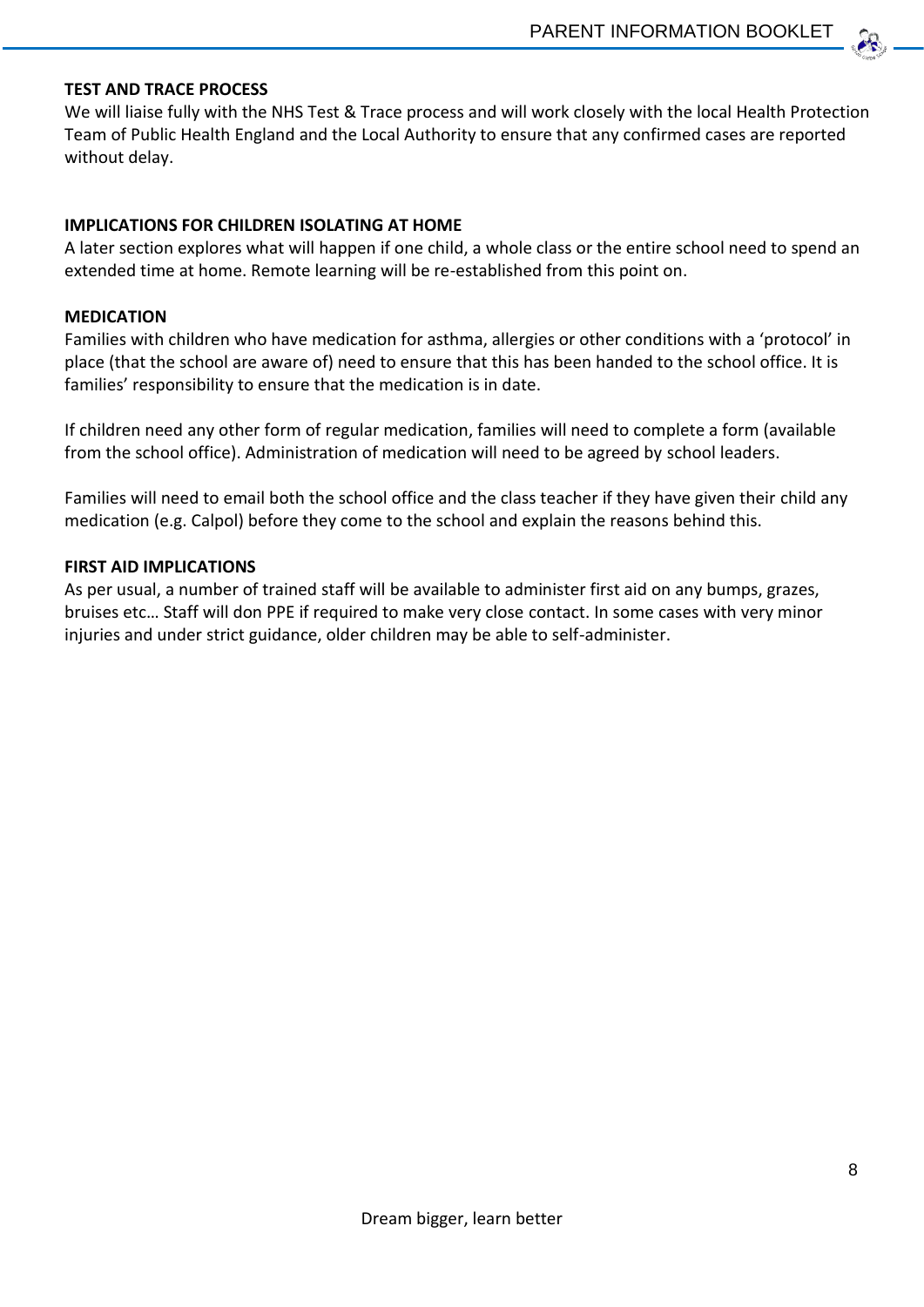

SANITISING

A regular, thorough and efficient routine alongside all other school expectations

Staff will ensure that regular sanitising is built into the daily timetable. Children will use hand gel as they cross thresholds (leave rooms, come in from playtime etc…) and wash hands with soap and running water before consuming food.

Children will again be taught how to efficiently and effectively sanitise. The following visual will be reintroduced (and the same process discussed when children use hand gel).

### SOAP AND A LITTLE RUNNING WATER



## **RINSE AND DRY THOROUGHLY**

We have sanitising stations in every classroom across the school. Children are also welcome to bring in their own, travel-size hand gel bottles.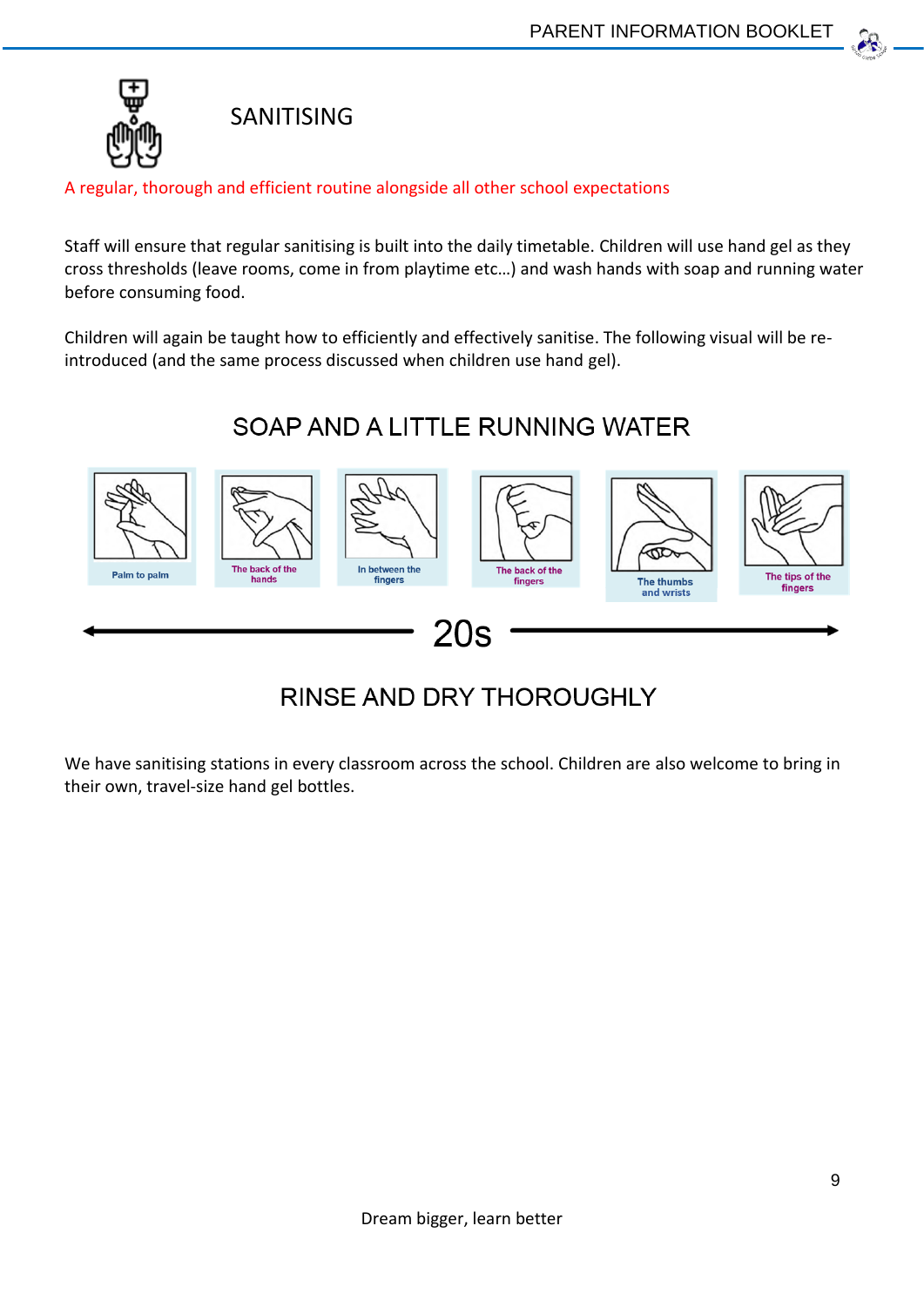

Embedding routines to maximise time and benefit wider learning

The staggering of arrival/departure times, playtimes and lunchtimes will require close attention. Children will be taught as a class of (up to) thirty – full details on how this will look are in a later section. The following represents a typical day for most children in Years One to Six.

| Arrival at school, line up and head to classroom              |
|---------------------------------------------------------------|
| Sanitise hands, enter room, arrange belongings (at own place) |
| Session One                                                   |
| Assembly                                                      |
| Sanitise hands, eat snack, head out to playtime               |
| Session Two                                                   |
| Sanitise hands, eat lunch, playtime                           |
| Sanitise hands, enter room                                    |
| Session Three*                                                |
| <b>Session Four</b>                                           |
| Leave classroom, line up, dismissed to families etc           |

\*EYFS and KS1 pupils also have an additional break time between sessions three and four. Hands are sanitised during this period as they are for break and lunchtimes earlier in the day.

Children will have weekly P.E. sessions and will not get changed into a P.E. kit in school – instead they must arrive at school in their kit, ready for the session. They will stay in this kit for the remainder of the school day. Kit details are featured in a later section.

| <b>Class</b> | P.E. Days            |
|--------------|----------------------|
| Ash          | Monday & Thursday    |
| Maple        | Tuesday & Friday     |
| <b>Birch</b> | Wednesday & Thursday |
| Lime         | Tuesday & Friday     |
| Cherry       | Monday & Thursday    |
| Willow       | Tuesday & Wednesday  |
| Nak          | Wednesday & Friday   |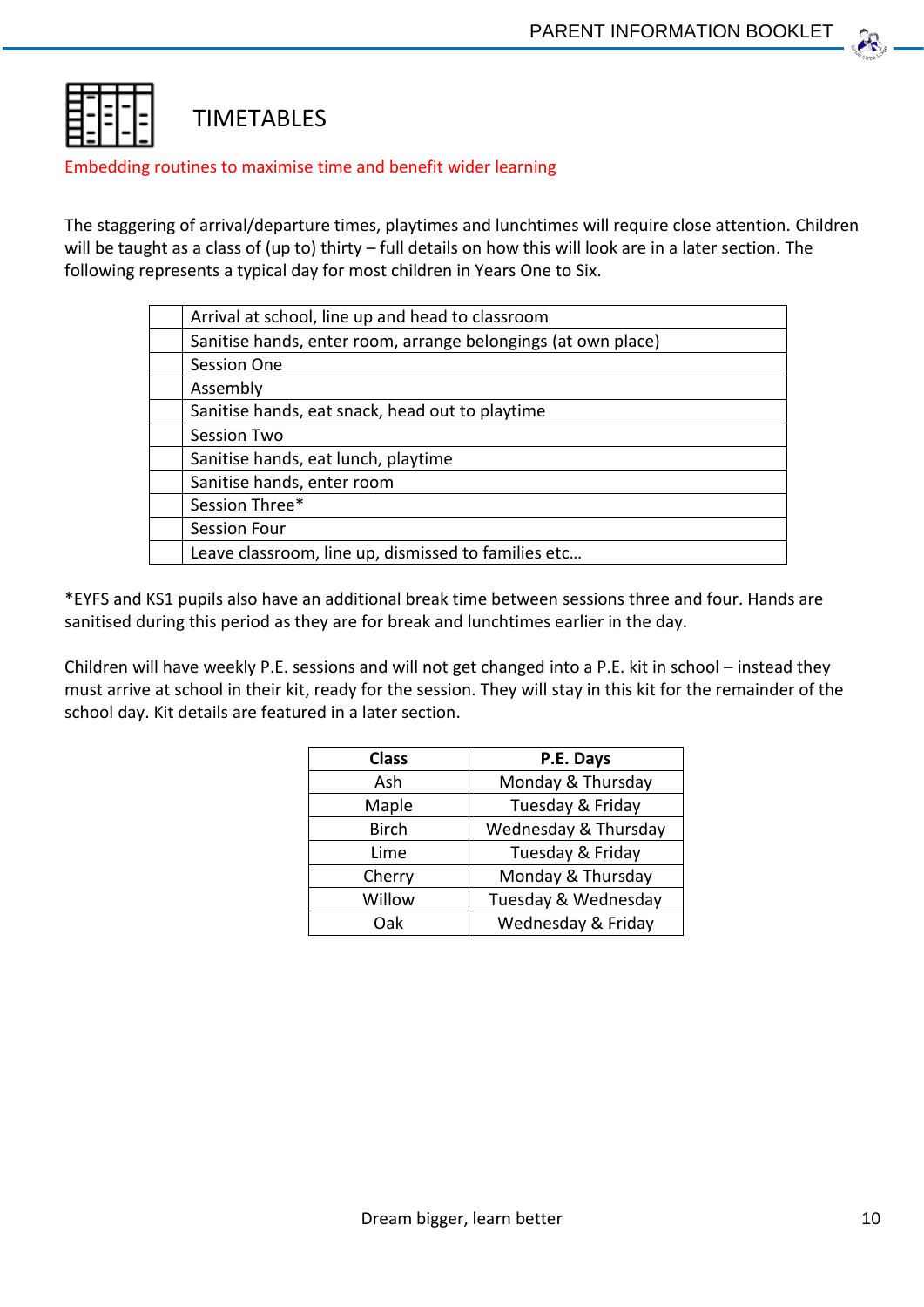#### Ĺг HOME LEARNING

Supporting learning at home

Our belief at Girton Glebe is that completing tasks 'regularly and independently' is crucial to reinforce key learning in school and make it 'automatic' by hardwiring it in the long term memory. We expect all families to promote these routines away from school as they build positive attitudes towards learning. Where there is no routine or expectation at home, or where tasks have not been completed, time and support will be allocated in school.

Each year group has their own bespoke schedule for home learning – these will be sent to children and families directly. Below is an example of the weekly expectation…

| <b>WHAT</b>                                                                                                                                                                   | <b>WHEN</b>                                | <b>HOW</b>                                                                                                                                                                                                                 | <b>WHO</b>                                                                                                                                        | <b>WHY</b>                                                                                                                                                                                |
|-------------------------------------------------------------------------------------------------------------------------------------------------------------------------------|--------------------------------------------|----------------------------------------------------------------------------------------------------------------------------------------------------------------------------------------------------------------------------|---------------------------------------------------------------------------------------------------------------------------------------------------|-------------------------------------------------------------------------------------------------------------------------------------------------------------------------------------------|
| is expected                                                                                                                                                                   | it needs<br>completing                     | we will check it                                                                                                                                                                                                           | needs to be<br>involved                                                                                                                           | we expect it                                                                                                                                                                              |
| <b>School Reading book</b>                                                                                                                                                    | A minimum of 10<br>minutes each day        | Staff will check reading<br>entries in Reading Record<br>(see below).<br>Staff will check frequency of<br>completion.<br>Staff will check child's fluency<br>in class by hearing them read<br>(inc. whole class sessions). | Adult may need to<br>direct child to read -<br>this should be<br>independent<br>(Child may need to ask<br>about unknown words<br>or definitions). | Builds fluency and stamina<br>Builds vocabulary and<br>knowledge<br>Engenders love of reading                                                                                             |
| <b>Complete Reading</b><br><b>Record log</b><br>This should be at the<br>standard anticipated<br>in the classroom in<br>terms of presentation,<br>punctuation and<br>content. | Daily on<br>completion of<br>reading task. | Staff will check entries in<br>Reading Records.                                                                                                                                                                            | Adult may need to<br>direct child to write -<br>this should be<br>independent<br>(child may need to ask<br>about spellings etc).                  | Builds record of reading<br>Increases engagement with<br>text<br><b>Builds summarising skills</b><br>Builds consistency and<br>'automaticity' that is so<br>crucial with sentence writing |
| <b>Times Table Practice</b><br>using Times Tables<br><b>Rock Stars</b>                                                                                                        | Daily practice                             | Staff will check class accounts<br>weekly for TTRS usage.<br>TTRS challenges in school.                                                                                                                                    | Adult may need to<br>direct child to complete<br>tasks - this should be<br>independent<br>(Child may need<br>support to log-in etc<br>initially). | Rapid tables recall<br>fundamental to extended<br>Maths<br>TTRS programme corrects<br>errors and tailors challenge                                                                        |
| <b>Spelling Practice with</b><br>weekly list<br>This will be provided<br>by class teachers each<br>week.                                                                      | Daily practice                             | Regular tests in class of the<br>previous week's rule and<br>words and also of selected<br>words covered thus far.<br>These will be spaced out<br>across the year.                                                         | Adult may need to<br>direct child to complete<br>tasks and also test<br>them by reading out<br>some of the words from<br>the list.                | Builds spelling fluency and<br>eventually reduces cognitive<br>load<br>Builds vocabulary and<br>knowledge                                                                                 |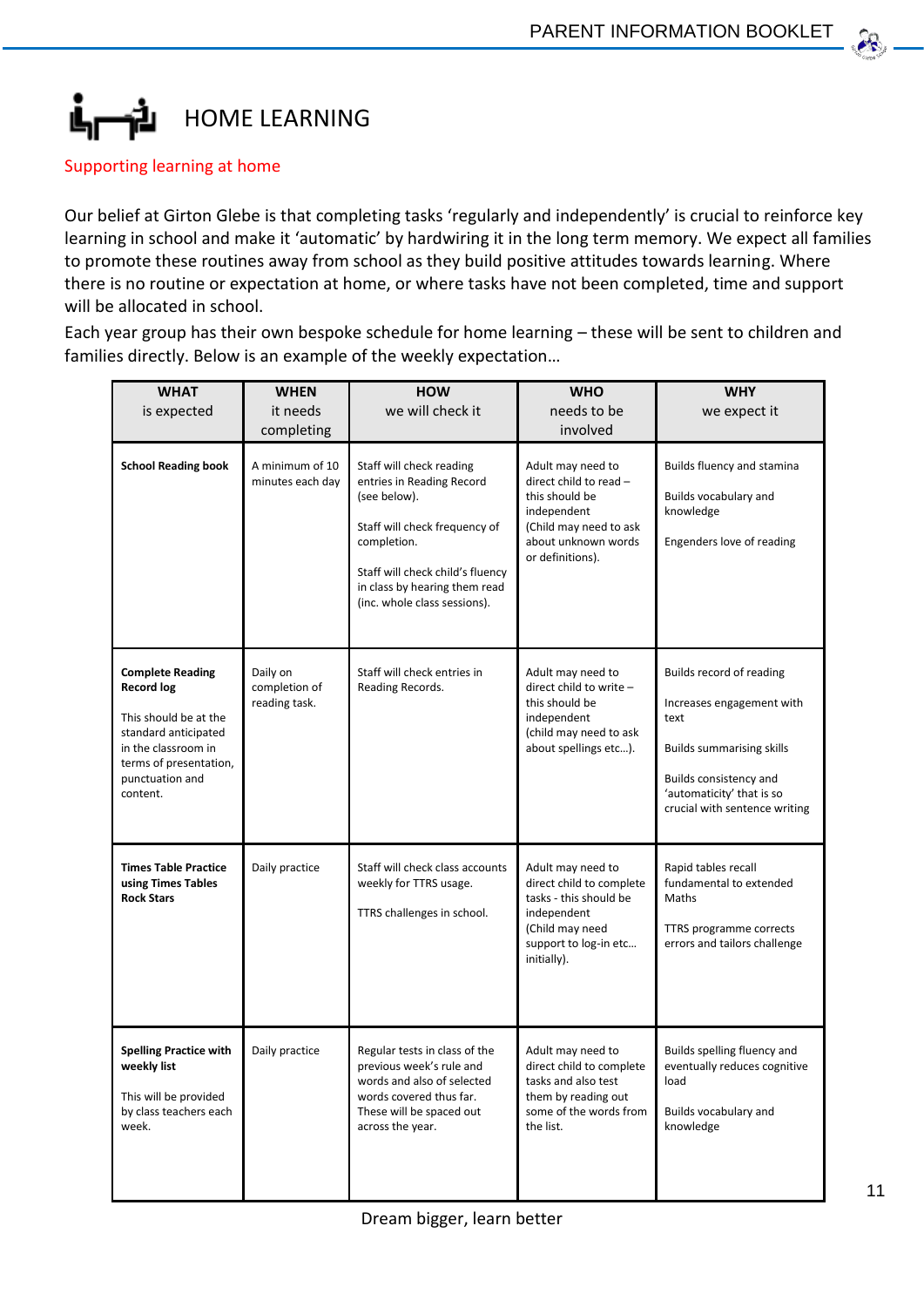# REMOTE LEARNING AND LOCKDOWN

#### Ensuring learning can continue in the event of children isolating or local/national lockdown

In the event of a local or national lockdown or if a class or year group need to isolate (with advice from Public Health England), we will again revert to a Remote Learning model.

From a teaching/learning and curriculum perspective, we will draw on the resources of the online Oak National Academy [\(www.thenational.academy\)](http://www.thenational.academy/). These learning resources will be included on class Provision Menus and will be circulated via Parentmail, with additional copies available for download on the school website.

Class teachers will produce a weekly video introducing the key learning on the Provision Menus and these will be posted to the school website.

As with the national lockdown recently, staff would then contact children and families regularly by phone and email. The safeguarding and pastoral team would also maintain regular contact where appropriate.

Where individual children/families need to miss school to isolate etc., we will try to accommodate their specific needs on a child-by-child basis. Staff will be in regular touch, should this be the case.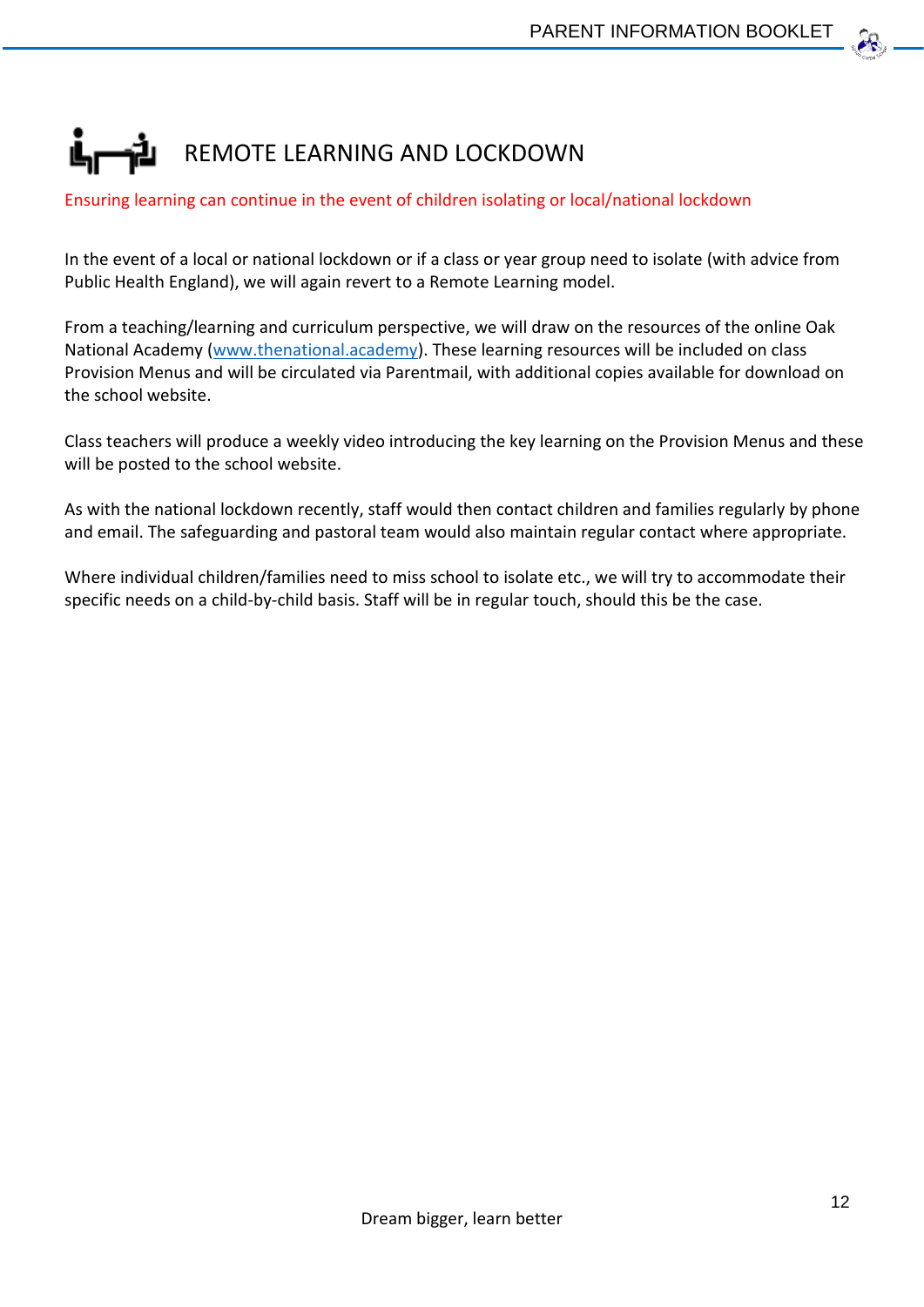

#### UNIFORM AND EQUIPMENT

#### Looking smart and being ready at all times sets the tone and expectation for learning

#### SCHOOL UNIFORM

The wearing of correct uniform is an important feature in creating the sense of community at our school. It helps to foster a sense of shared identity, promotes equality, reinforces positive behaviour and supports an ethos of respect for each other and for the school environment.

- Royal blue sweatshirt or cardigan with or without the school logo, or royal blue fleece with the school logo. Navy blue sweatshirts and cardigans are not part of our school uniform.
- White polo shirt or shirt with or without the school logo.
- Smart trousers, shorts, skirts, culottes or pinafores in plain grey or navy. Casual attire such as denim, leggings and cargo shorts are not part of our school uniform.
- Blue and white summer dress.
- Plain grey, black, navy or white socks or tights. Brightly coloured or patterned socks and tights are not part of our school uniform.
- Smart closed-toe shoes or ankle boots in plain black, navy or dark brown. Open-toe sandals, jellyshoes and flip flops are not appropriate footwear in school. Trainers or casual shoes are not part of our school uniform.

#### **PE Kit:**

This must be worn on the day of the year group's P.E. session, i.e. worn to school and kept on for the duration of the day.

- House PE T-Shirts in house colours (Red Trinity, Yellow Robinson, Blue Newnham, Green Churchill). These are available via the school office.
- Plain shorts in black or blue.
- Tracksuit bottoms and sweatshirt for outdoor PE in cold weather.
- Trainers or plimsolls appropriate for physical activity.
- Drawstring bag for storage of PE Kit, named on the outside please.
- A hair band to tie back long hair if applicable.

#### EQUIPMENT

In Years One to Six, all children work at tables and have their own personal supply of regular-use items provided by the class teacher. These include pencils, pens and some class-specific learning resources. Coats and bags will be hung on or placed under chairs. At this point, children **do not** need to bring in pencil cases and their own pens, pencils etc. The daily 'bring to school' list…

A non-bulky backpack which contains…

- Filled, named water bottle
- Playtime snack
- Reading book & Reading Record
- Homework, Spelling & Times tables books
- Lunchbox (if not school dinners)
- Hand gel (optional)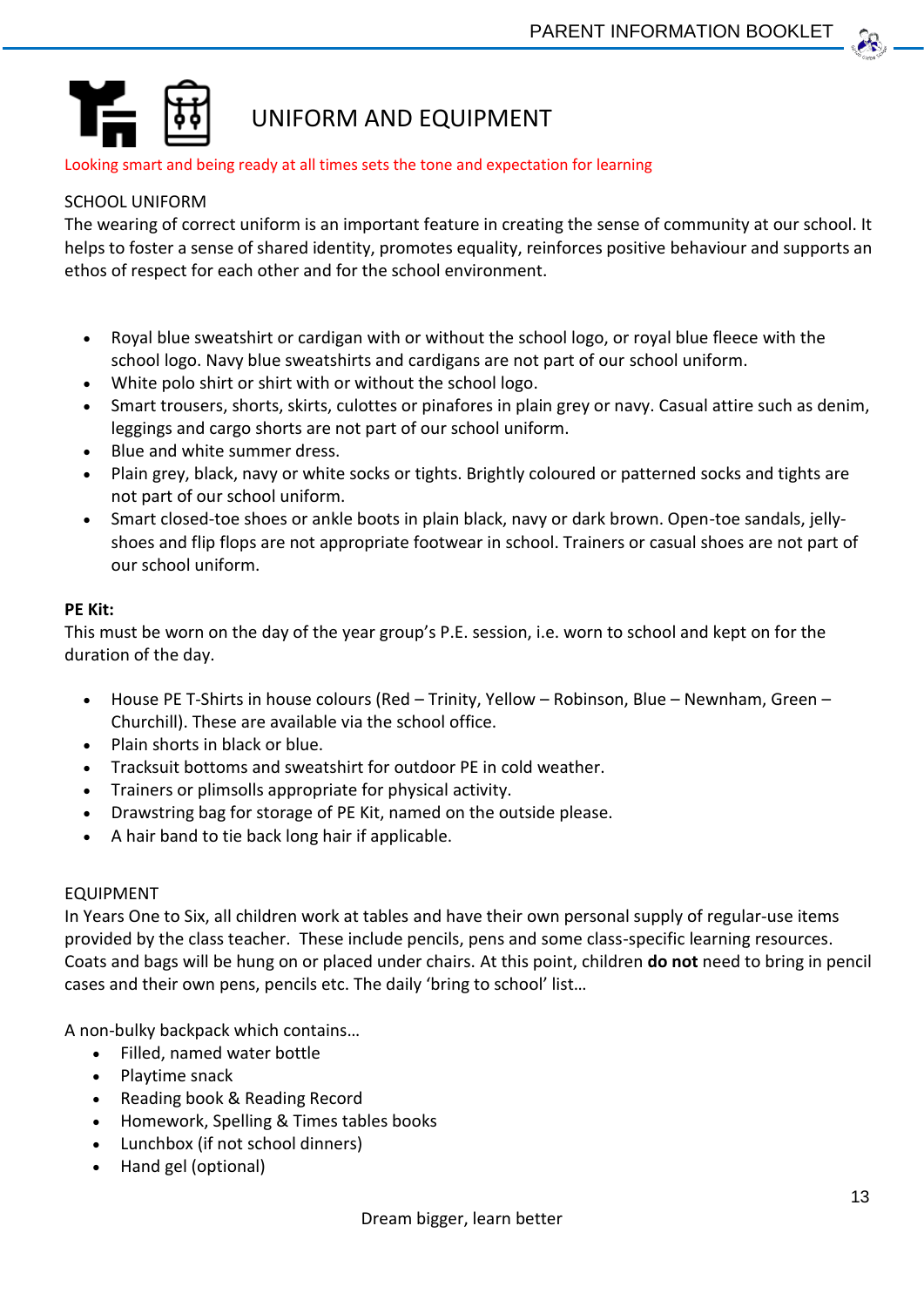

#### CLASS GROUPS AND SOCIAL DISTANCING

#### Organising teaching and learning to ensure safety and standards

Children will be taught as classes of (up to) thirty children…

| <b>School Year</b> | <b>Class Names</b> |
|--------------------|--------------------|
| <b>EYFS</b>        | Ash                |
| One                | Maple              |
| Two                | <b>Birch</b>       |
| Three              | Lime               |
| Four               | Cherry             |
| Five/Six           | Willow             |
| Six                | Oak                |

There will be some (limited) movement of staff across classes but, for the most part, they will remain with the same class throughout the day/week.

Each class will have a designated classroom for their sole use – they will also have specified outdoor zones for play and lunch times. Children will not move across class groups.

Where possible, staff will continue to 'encourage and promote' distancing between children, even within class groups. Limiting physical interaction at play/lunchtimes is beneficial, not only in terms of the current pandemic but also in terms of the children's personal space and eradicating rough play etc…

Medical evidence indicates that social-distancing from adult-adult or adult-child should be a more significant focus – we have taken this into account in the set-up of classrooms and shared spaces around the school site.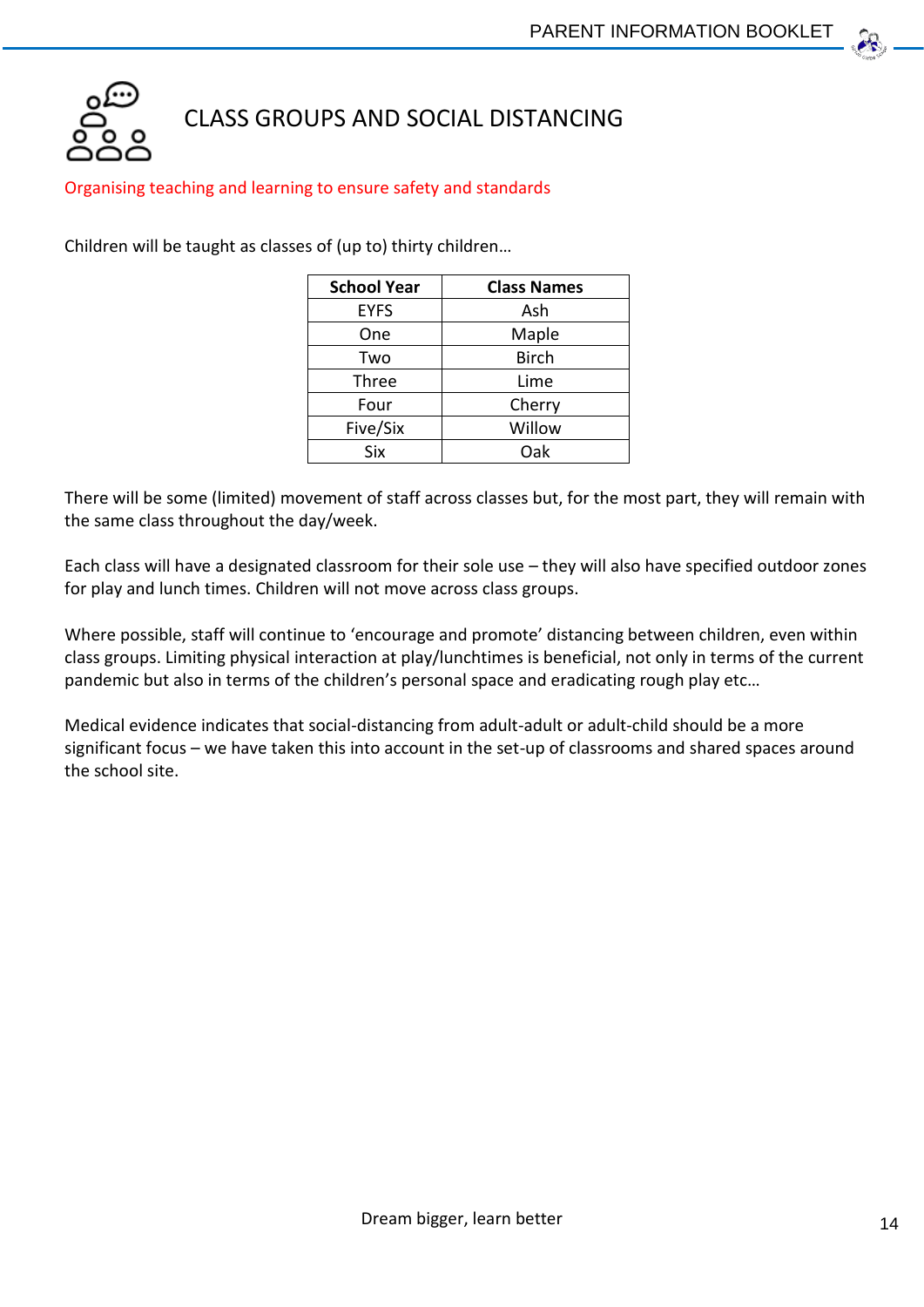

#### BEHAVIOUR POLICY

Our Behaviour policy can be found on the school website – this is revisited regularly and updated as and when necessary. Where children have a special educational need or there are mitigating circumstances, we will apply any sanctions after focussed discussion.

#### ADDITIONS AND CURRENT FOCUSES

Once school reopened for limited year groups in June, an addendum was applied to the behaviour policy and agreed by governors. This is still relevant and includes…

**Significant initial work on re-establishing behaviour expectations, how we speak to each other, how we treat each other and our attitude to being in school.**

**Daily talks with the class by staff to remind them all is well, creating a safe environment and reminding them of our Girton Glebe Core Values. This will move on to attitude to learning.**

**Children being asked to sanitise their hands at regular intervals throughout the day and to do so efficiently and effectively.**

**Children remaining in their class group at all times during the school day.**

**Children following expectations to use tissues and to cover their mouths when sneezing and coughing and then to wash their hands. 'Catch it, bin it, kill it' will be the message.**

**Children respecting their own (and others') spaces in the classroom and their own set of equipment and resources.**

**Children keeping a safe distance from each other at playtimes/lunchtimes.**

**Families acknowledging that staff will not tolerate the behaviour of any children who are flouting rules in respect of social distancing thereby putting themselves and others at risk.** 

**Under normal circumstances, some children are known to ignore instructions, become volatile and compromise the safety of others. During this pandemic, such behaviour is classed as dangerous. We will draw on risk reduction plans and pastoral support in the first instance but may need to escalate this to exclusion where deliberately 'dangerous' behaviour develops.**

Families understanding that the staff in school will expect their full support if their child's behaviour is poor.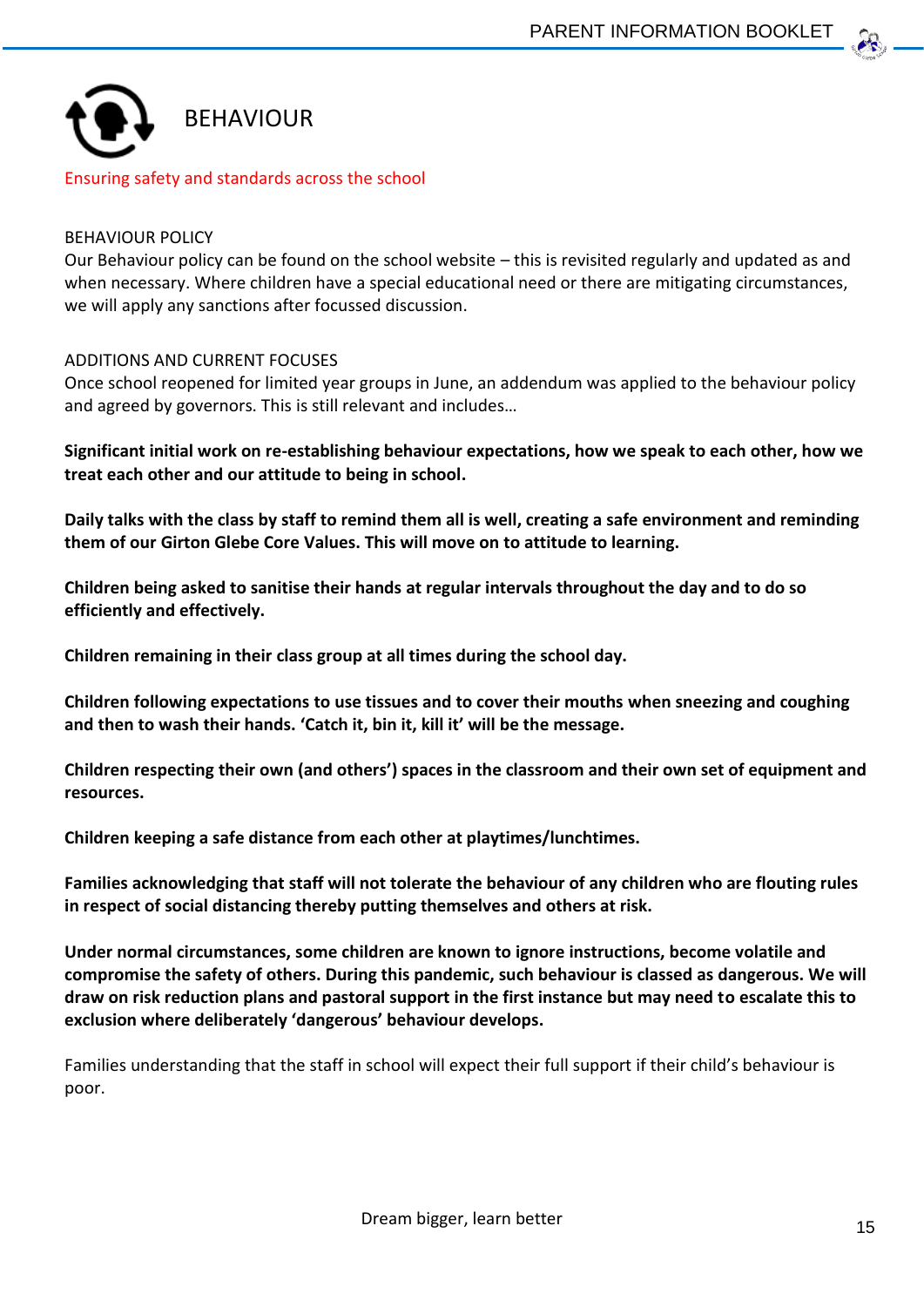

CLUBS AND OPPORTUNITIES

#### A wide variety of experiences to complement our school curriculum

We pride ourselves on the vast range of clubs and experiences that we offer to the children outside of the typical school day, all of which enrich our curriculum offer and opportunities. Clubs are subsidised by Girton Town Charity (GTC) making them a very cost-effective way of learning a new skill. There are a variety of options across sports, languages and arts meaning there is something for everyone.

**At this current time, we are unable to launch any clubs until we have embedded our new routines, timings and expectations**. We will keep this under constant review. Below is an overview of previous offers.

#### GIRTON GLEBE OPPORTUNITIES LIST EXAMPLE (NOT YET AVAILABLE)

#### **Clubs with a small charge:**

| Club:              | For:                           | Day/Time:                                                      | <b>Details:</b>                                                                                                                                                                                                                 |
|--------------------|--------------------------------|----------------------------------------------------------------|---------------------------------------------------------------------------------------------------------------------------------------------------------------------------------------------------------------------------------|
|                    |                                |                                                                |                                                                                                                                                                                                                                 |
| Cake<br>decorating | Years $1 - 3$<br>Years $4 - 6$ | Mondays $3:20 -$<br>4:05pm<br>(half a term each<br>group)      | One of our most popular clubs (unsurprisingly!) Each week,<br>Sharon gives the children a theme and a selection of<br>materials to decorate their cupcakes.                                                                     |
| Art                | Years 1-2<br>Years 3-6         | Wednesdays $3:20 -$<br>4:05pm<br>Wednesdays $4.15 -$<br>5.00pm | One of our longest-running clubs, our art club continues to<br>entice and enthral. Sandra draws upon her own skills as an<br>artist to help our children create amazing works of art using<br>various techniques and materials. |
| Tae Kwon-do        | Years 1-6                      | Wednesdays $3:20 -$<br>4:30pm                                  | Led by Mark, our incredibly popular Tae Kwon-do club<br>introduces our children to the five tenets of Tae Kwon-do:<br>courtesy, integrity, perseverance, self-control and<br>indomitable spirit.                                |
| Dance              | EYFS-Year<br>3                 | Thursdays $3.20 -$<br>4.05pm                                   | Another long-running club, the ever-popular dance club, led<br>by Kirsty, incorporates modern/street dance and basic<br>acrobatics to the latest chart hits. Skills learned culminate in a<br>performance to parents.           |
| Spanish            | Years 3-6                      | Thursdays 3:200<br>4:05pm                                      | Mona, a native Spanish speaker, teaches Spanish language<br>and culture through oral and written exercises, and through<br>song.                                                                                                |

#### **Music Tuition:**

| Club:                                                                         | For:          | Day/Time:              | Details:                                        |
|-------------------------------------------------------------------------------|---------------|------------------------|-------------------------------------------------|
| Piano, keyboard,<br>guitar, ukulele,<br>violin, choir, brass<br>and orchestra | Years $1 - 6$ | Across the school week | Information is available from the school office |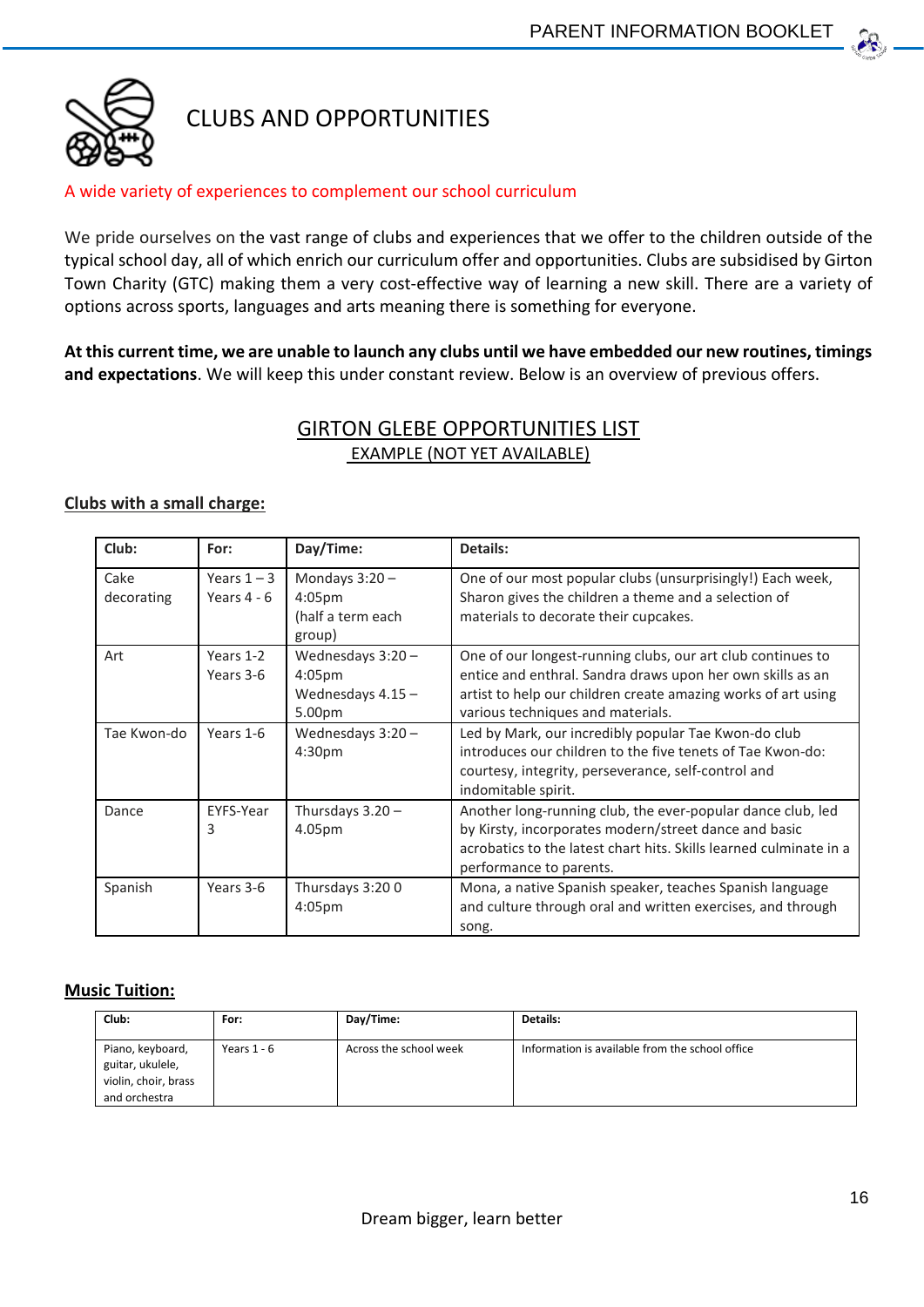# PACKED LUNCHES, SCHOOL DINNERS AND SNACKS

#### Raising expectations for healthy food options during the school day

Children can either bring a packed lunch to school each day or have a school dinner (these are free to children in EYFS/1/2 and those children in receipt of free school meals). School dinners will be provided by Nourish (our catering team) and will consist of choices from the deli menu for the time being.

Due to current restrictions on how we use the school site, classes will eat their lunches either in their classrooms or in a designated outdoor space. This will all be carefully managed to ensure safety during the lunchtime period.

#### **SCHOOLS DINNERS**

Our catering is provided by Nourish. The team produce a daily option from the deli menu.

#### **PACKED LUNCHES**

Balanced lunchboxes should be **nut-free** and contain:

- $\rightarrow$  Starchy foods like bread, rice, potatoes or pasta
- $\rightarrow$  Protein foods like meat, fish, eggs or beans
- $\rightarrow$  A dairy item, like cheese or yogurt
- **→** Vegetables or salad and a portion of fruit

**Please try to pack up food where the children can open tubs and packets themselves or with minimal adult support**.

#### **PLAYTIME SNACKS**

During this phase of reopening, we are asking **all children** to come to school with a mid-morning snack. This will typically be **fruit (fresh or dried), vegetables, cheese/dairy products, cereal bars (avoiding those with chocolate) or bread sticks.** It should be **nut-free** and not consist of crisps, chocolate or cake. Children should be able to open packets or peel fruit themselves.

Please see the Food Guidance document at<https://girtonglebe.com/school-policies/> for further information.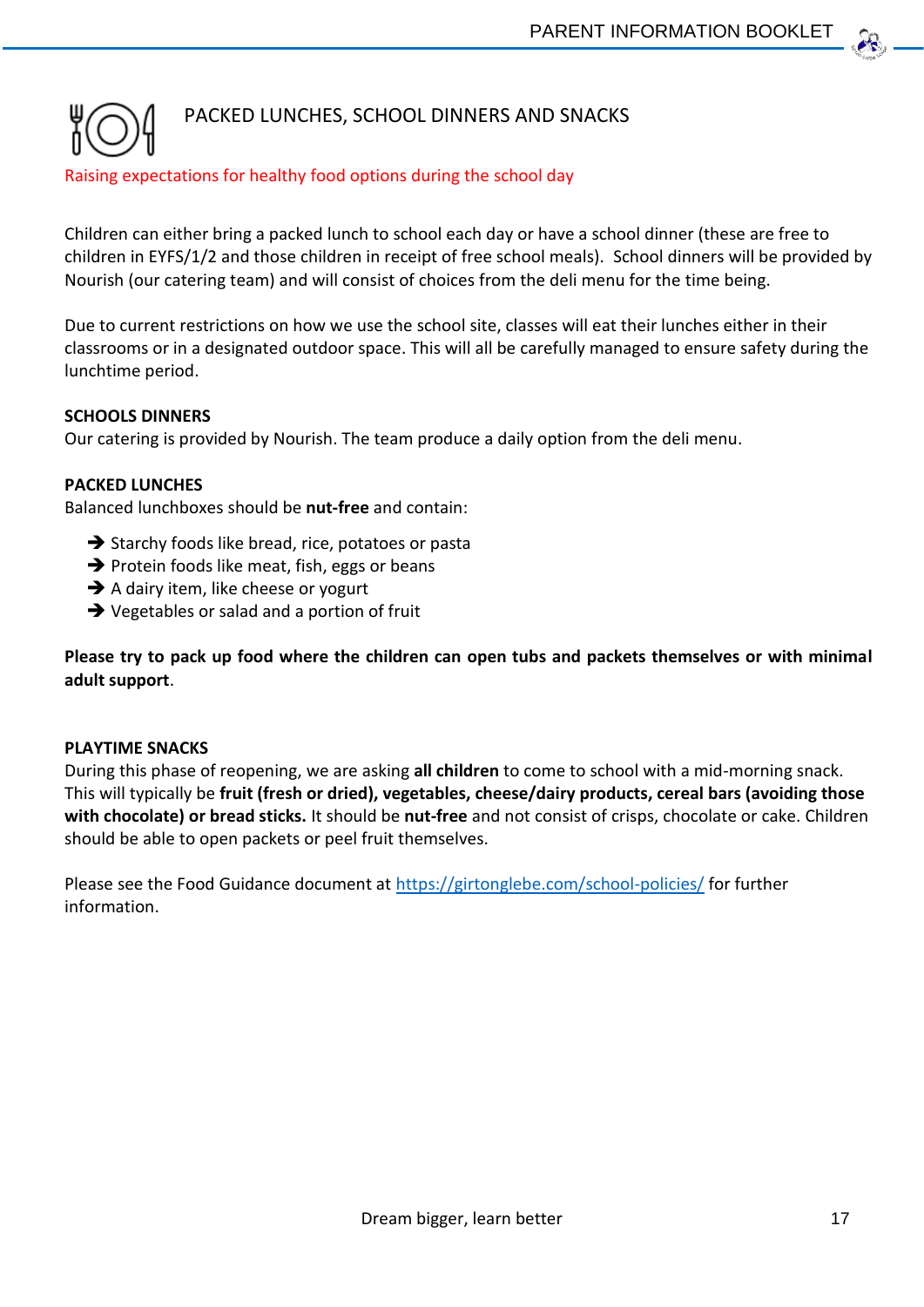

#### Offering a broad and balanced curriculum to all pupils

Through a broad and balanced curriculum, pupils at Girton Glebe will develop a greater appreciation and understanding of international cultures, equality and diversity through exploring global communities, their arts and literature.

This intention will also challenge racial stereotypes, gender biases and celebrate differences.

The curriculum at Girton Glebe aims to equip our pupils for life. It offers them the opportunity to develop a lifelong love of learning and a good understanding of themselves and others.

Our curriculum engenders resilience, self-confidence, empathy and independence. Through these attributes, and the high standards set by teachers, our pupils value effort as a key to success and take great pride in their personal achievements.

Teaching and learning at Girton Glebe encourages children to make clear links across their curriculum whilst delivering fun, challenging activities that excite them and pique their interest.

Our classroom and forest school provision allow children to take measured risks and enable them to apply their learning skills across a broad range of experiences.

#### **The curriculum at Girton Glebe Primary School has children at its very heart and encompasses our five core values.**

Through our Core Values, we aim to:

- Develop resilient learners who **persevere** through new challenges.
- Learn and achieve in a supportive and **respectful** environment.
- Encourage learners to excel and strive for **excellence** through developing independent thinking skills
- Promote **compassion** through developing a wider understanding of the world
- Encourage children to take **responsibility** for their own learning and achievements.

#### **RETURNING IN SEPTEMBER 2020**

From our return in September, within each year group, we will be following the curriculum that we typically would in terms of content, delivery and expectations. We are well aware, however, that some children will need to revisit prior learning and Girton Glebe is committed to closing the gap caused by Covid-19 disruption. As a school, our key priorities on return will be to encourage:

#### **Reading - The development of handwriting – Spelling accuracy - Mental calculation and arithmetic**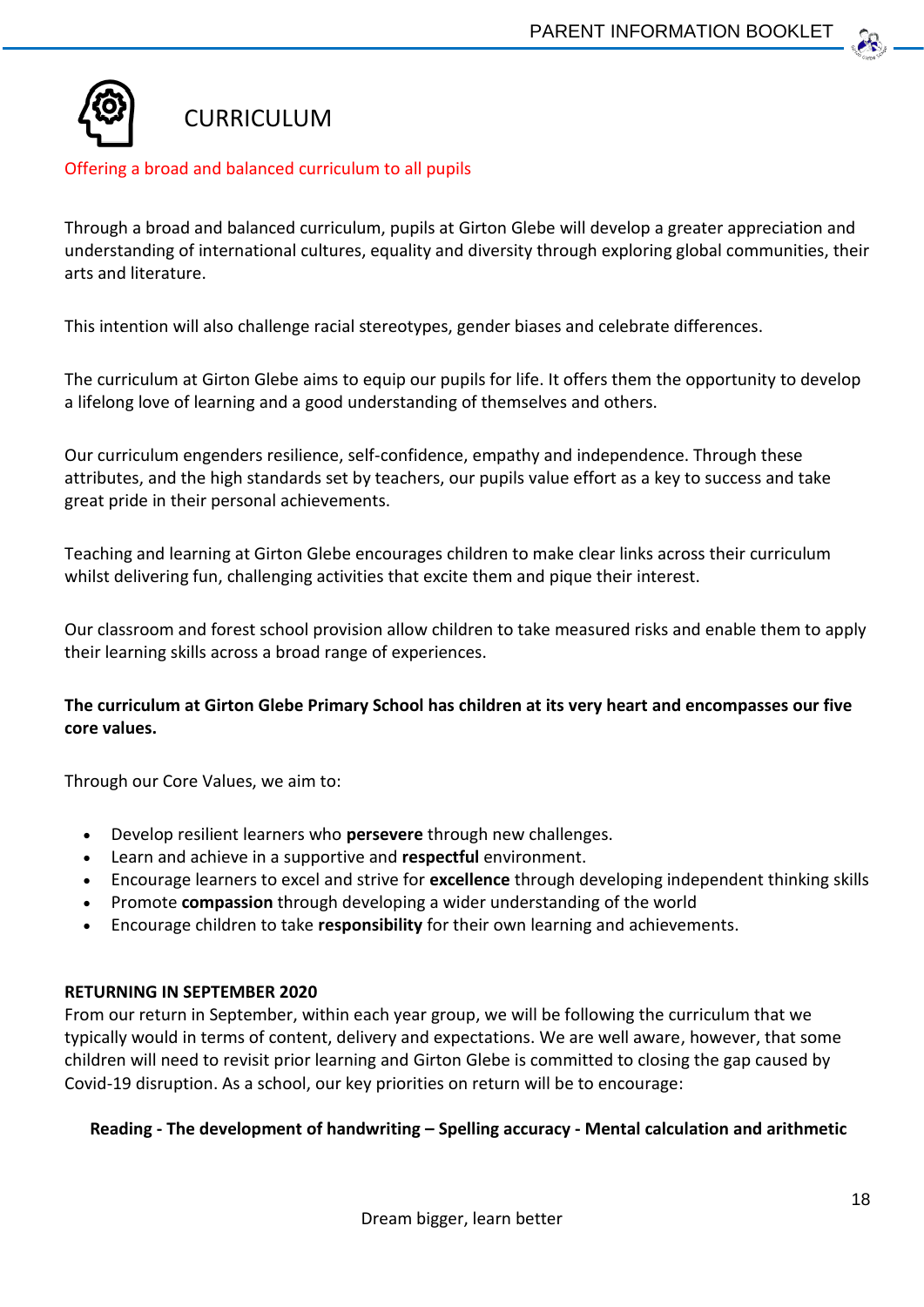

#### We aim for 100% attendance and outline clear protocols where absence is unavoidable

The government has been very clear that all children should return to school in September. Unless there are mitigating circumstances **that have been discussed with the school** we are expecting all children to join their new classes and begin settling into their new environments and the enhanced expectations.

Please refer to the 'Illness and Symptoms' section for details around informing us of any child absence. If a child does not arrive at school and we have not been updated as to why, we will contact the family (and any linked contacts).

Where children drop below the expected threshold for attendance, we have a team in place to support the child and the family to improve this and any connected issues or challenges.

More information around all of the above issues, and the implications where punctuality and overall attendance are below the expected level, is available from the office team.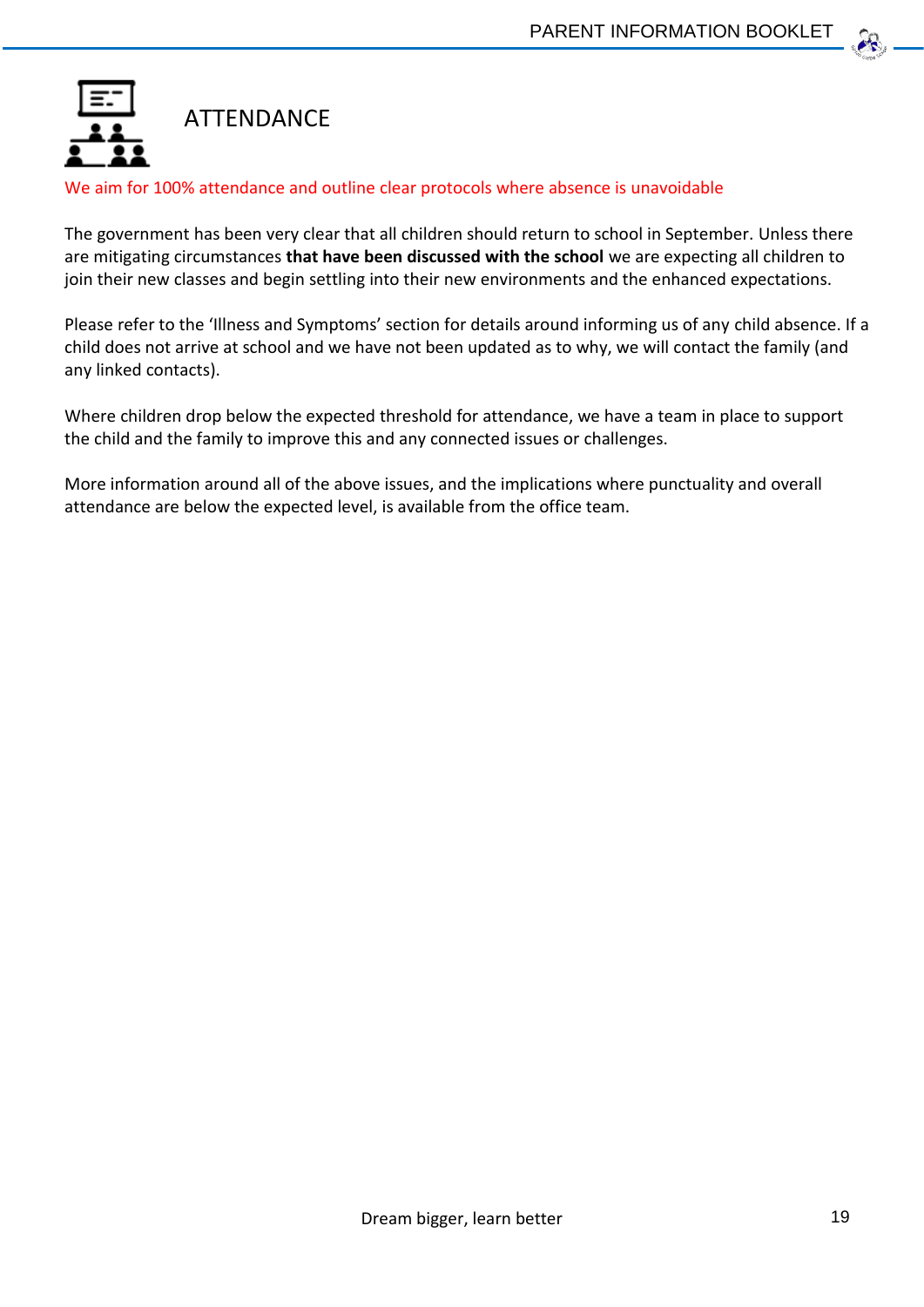

Extra, targeted support that is designed to improve a specific area of learning

Although we will be limited by how we can use the school site and group children, we will still be running interventions where we can.

Interventions can be best defined as additional-to-class-teaching, staff-led provision that is targeted to improve a specific area/element of learning. Interventions can fall into one of three groups…

**Curriculum Learning Focus** (CLF) **tasks**, where the gap/area for development is within that year group's curriculum expectations and should be acted on immediately before/after it is taught. CLF tasks are more than likely tackled in supplementary learning sessions (these used to run during 'live' assembly times).

**Age-Related Gap** (ARG) **tasks**, where the gap/area for development is more significant and will typically prevent the child from achieving ARE (age-related expectation). These are most likely tackled in regular, sustained sessions, with families made aware of the regularity and focus of these.

**Practice Makes Permanent** (PMP) **tasks,** where routine and rigour are the order of the day. These typically need little or no prior guidance  $-$  it is simply a case of building a momentum around practice and improvement and keeping expectations high. It is likely that these skills/features (reading fluency, handwriting, times tables recall) are not practised at home and that ARE will never be confidently achieved without consistency.

Interventions are planned to run over a short period of time – a baseline assessment is taken to establish starting points and an exit assessment made to identify progress and next steps. Intervention time (and staff) need protecting from outside influences to ensure they are effective.

Over time, the following interventions have run in school:

- $\rightarrow$  First Class @ Number 1 (typically Y1/2) → First Class @ Number 2 (typically Y3/4)  $\rightarrow$  Success @ Arithmetic (typically Y5/6) → Accleread/acclewrite (typically Y4/5/6)  $\rightarrow$  ERT  $\rightarrow$  ERT Adaptations of Phonics/Comprehension (throughout the school) Social skills groups (throughout the school) Sensory circuits/ Fizzy programmes (throughout the school) → Well-being groups (typically Y5/6)
-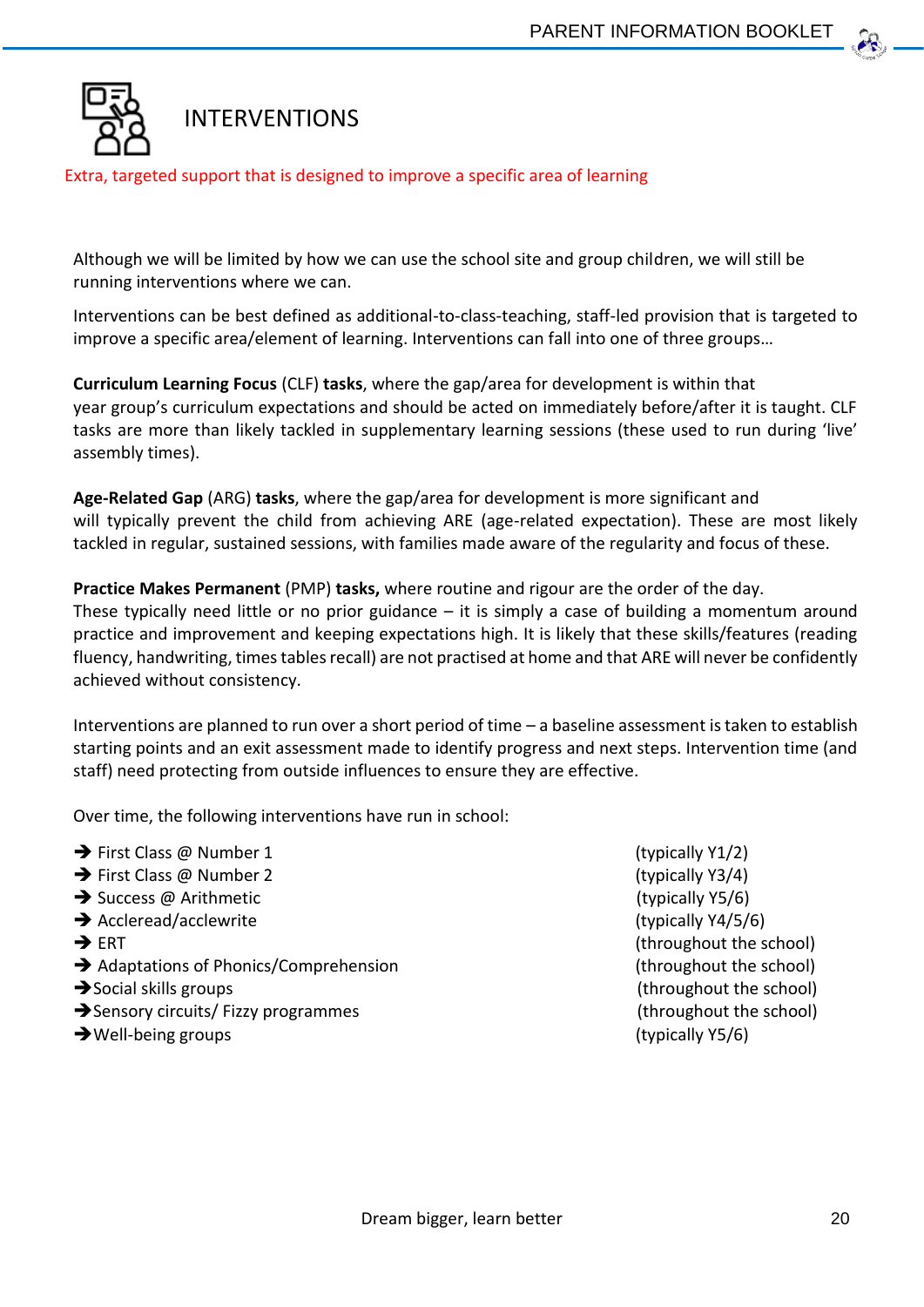# READING

A targeted approach for how we teach reading for fluency, pleasure and knowledge

As in the strapline above, we believe that the teaching and development of reading should encompass three key strands:

**Reading for Fluency:** Ensuring that we (use phonics to) teach children how to decode, read 'tricky words' by sight, increase their words-per-minute speed and be able to understand/comprehend at a similar rate.

**Reading for Pleasure:** Creating and encouraging opportunities for all children to want to read and experience the anticipation, thrill and intrigue that we want associated with it.

**Reading for Knowledge:** Introducing new vocabulary and concepts that inevitably connect to wider, future learning.

#### **READING AT HOME**

Children are expected to read regularly and keep a reading record of their home-reading. Children read at home daily for at least 10 minutes and sign their records each night, commenting on what they have read. Children in KS2 are expected to summarise, predict or clarify in their comments.

Parents are encouraged to read with their children regularly at home and sign reading records at least once a week.

#### **READING BOOKS**

We pride ourselves on housing an extensive (and constantly growing) library of books for children to borrow and take home. The majority of fiction books are either labelled for colour (for our EYFS/Year One emerging readers) or by Accelerated Reader level (typically for Year Two – Six readers).

At this present time, we are carefully scheduling the changing of books throughout each week but will ensure all children have the opportunity to regularly update their reading material.

#### **USING THE READING RECORD**

All reading experiences at home should be written up in the child's Reading Record (in EYFS/Year One, a family member would ordinarily do this). Staff will check that this is being done regularly and accurately.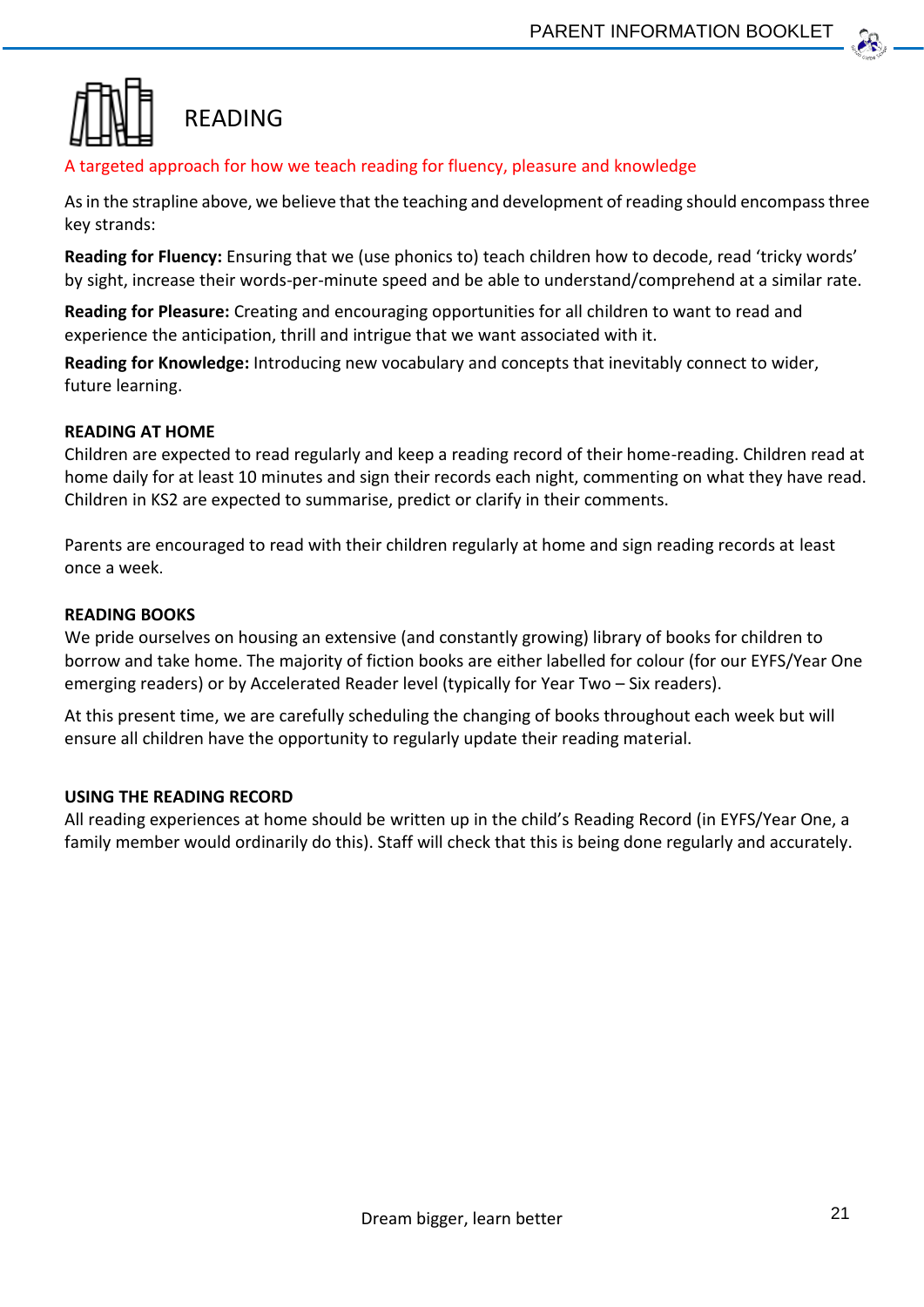$22$ 



#### Staff roles and their contribution to the bigger picture at Girton Glebe

The following teams and roles are clearly defined at Girton Glebe:

| <b>Senior Leaders</b>      | (Head Teacher, Two Assistant Head Teachers & SENDCo)                      |
|----------------------------|---------------------------------------------------------------------------|
| <b>School Leaders</b>      | (Head Teacher, Two AHTs, SENDCo, English, Maths and Science Leads)        |
| <b>Curriculum Team</b>     | (Senior Leaders and subject-specific leaders)                             |
| <b>Class Teachers</b>      | (11 teachers, a mixture of part-time and full-time)                       |
| <b>Teaching Assistants</b> | (Our teaching assistant team provides learning support across the school) |
| <b>Office Team</b>         | (Three Office Admin)                                                      |
| <b>Site Team</b>           | (Caretaker and Three Cleaners)                                            |
| <b>Safeguarding Team</b>   | (Head Teacher & AHT)                                                      |
| <b>Attendance Team</b>     | (Head Teacher & Office Manager)                                           |
| <b>Support Team</b>        | (Head Teacher, PP Lead, SENDCo)                                           |
| <b>Governors</b>           | (Chair, Vice Chair, and the Local Governing Body)                         |
| <b>Lunchtime Team</b>      | (Staffed by teaching assistants)                                          |
| <b>Kitchen Team</b>        | (Head Cook and One Assistant)                                             |
|                            |                                                                           |